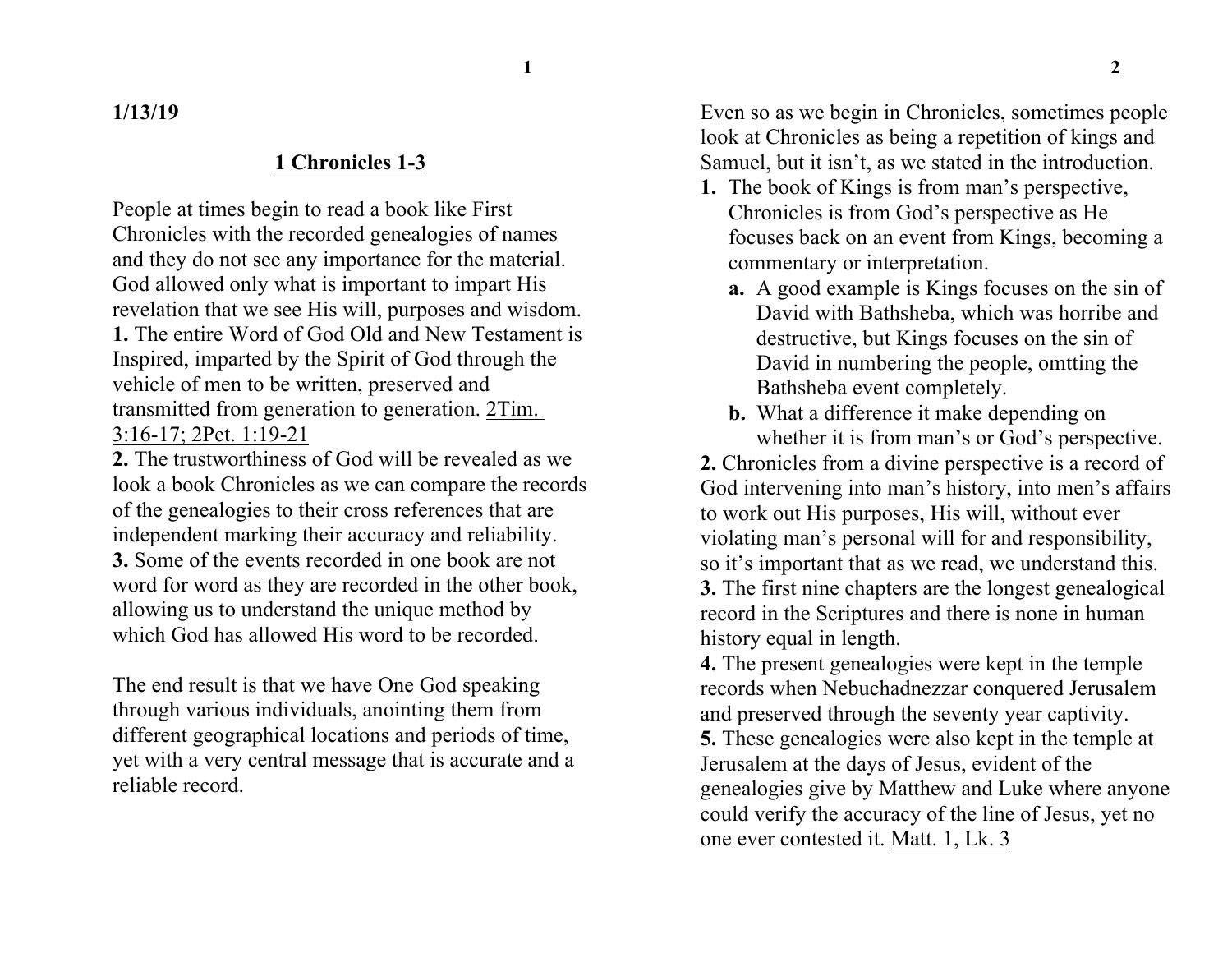- **a.** The key word Genealogy. 1Chron. 4:33; 5:1, 7; 7:9; 9:22; 26:31; 2Chron. 31:18
- **b.** The key word Genealogies. 1Chron. 1:29: 5:17; 7:5, 7, 40; 9:1; 2Chron. 12:15; 31:19
- **c.** These are the Chronicles of the kings of Judah, not Israel and referred to in Kings. 1Kings 14:29; 15:7, 23; 22:45; 2Kings 8:23; 12:19; 14:18; 15:6, 36, 19, 20; 21:17, 25, 28; 24:5

#### **1:1-27 The families of Adam to Abraham.**

- **1:1-4** The family of Adam to Noah.
	- **1)** Adam, Seth and Enosh, Cainan, Mahalalel, Jared, Enoch, Methuselah, Lamech, Noah, Shem, Ham and Japheth." vs. 1-4 \* The root of the godly line**.** Gen. 5:1-32
	- **2)** Now here we get Noah as a key person, we get Adam, we get Seth the Godly line. God is always tracing His Godly genealogy. Those who are faithful to Him.
- **1:5-27** The family of the three sons of Noah.
- **1:5-7** The sons of Japheth
	- **1)** "The sons of Japheth *were* Gomer, Magog, Madai, Javan, Tubal, Meshech, and Tiras." vs. 5
	- **2)** This gives us the land area they occupied, which many believe to be the European continent and north towards Russia. Gen. 9:26
- **a)** As they dispersed throughout the land, you pick that up in Genesis 11 with the dispersion and the Tower of Babel.
- **b)** The Table of Nations, Gomer and the different names are given. Gen. 10:1-4
- **1:8-16** The family of Ham.
	- **1)** The sons of Ham are traced down to Cush. vs. 8-9
		- \* Confirmed in Genesis. Gen. 10:6-7
	- **2)** "Cush begot Nimrod, he began to be a mighty one on the earth." vs. 10
		- **a)** Genesis says he was a "mighty hunter before the Lord." Gen. 10:9
		- **b)** Nimrod was opposing God, a mighty hunter before the Lord taking souls away from God.
		- **c)** It is believed that Nimrod was the one who began the very pagan system of idolatry, perhaps even the Tower of Babel. His wife was Semiramis, after he was killed she said she became pregnate by a sunbeam miraculously and the product was a son named Tammuz.
			- **1))** By the way Jeremiah mentions him, and also Ashtoreth and Semiramis, and the women were worshipping them. Who is Semiramis and Tammuz? They are the mother and son worship that is known throughout the world under different names.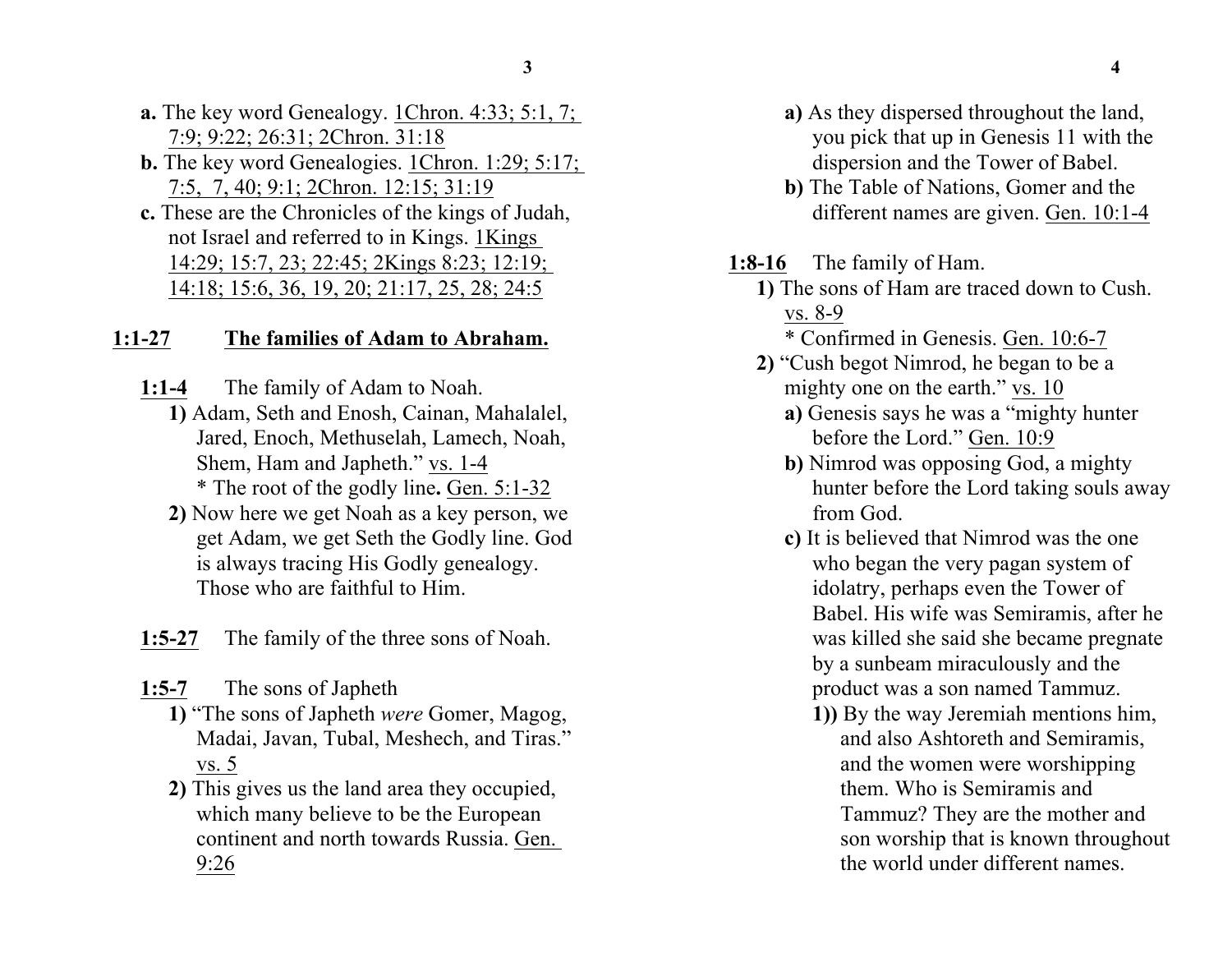Ashtar, Semiramis, many other names. Jer. 7:18, 44:17, 18, 19, 25; Ezk. 8:14

- **2))** It is this child and mother worship that we find in the Catholic Church. You find that statue throughout the world apart from the persons of Mary and Jesus. And so it's interesting that he is mentioned here.
- **3)** There are sons, grandsons and greatgrandsons recorded, a total of thirty. vs. 8-16
- **1:17-27** The sons of Shem.
	- **1) "**The sons of Shem *were* Elam, Asshur, Arphaxad, Lud, Aram, Uz, Hul, Gether, and Meshech." vs. 17
		- \* The sons of Shem are the first five, the next four are grandsons. Gen. 10:10:22; 11:10-26
	- **2)** The grandsons of Shem. vs. 18
	- **3)** The Great-grandsons of Shem are two, Peleg and Joktan. vs. 19
		- **a)** The sons of Shem, we trace them through, another interesting character, "To Eber were born two sons, the name of the one was Peleg, for in his days the earth was divided, and his brothers name was Joktan. vs. 19
		- **b)** Peleg is an interesting name, it literally means "division" and believed that it refers to the dividing of the nations that

we have in Genesis after the dispersion of the Tower of Babel. Gen. 11:7-9

- **c)** Others try to correlate this to the theory and to the teaching of today of the continental drift. That the entire land mass of the world is on different plates, and if you bring it all together you see the European coastline line up with the eastern coast of the United States and that at one time all the land mass was together and through the times the earth became separated. I offer you the two, flip it won't send you to hell or anything else. I have no idea. There's no way of us knowing. But something was divided, whether the earth or this man's people, something was. And so again, we find him here, we find him in Genesis.
- **4)** The Great, Great grandsons of Shem are thirteen. vs. 20-23
- **2)** The line of Shem all the way to Abraham the time when God began to call out of people for Himself through Abraham. vs. 24-27
	- **a)** Ten names are given, ending with Abram or Abraham, the father of the faithful, joining the long line from Adam to Abraham, the father of faith.
	- **b)** Remember Abraham belonged to a pagan culture often people do not understand this or even know this, and they think that Abraham was a Godly man all the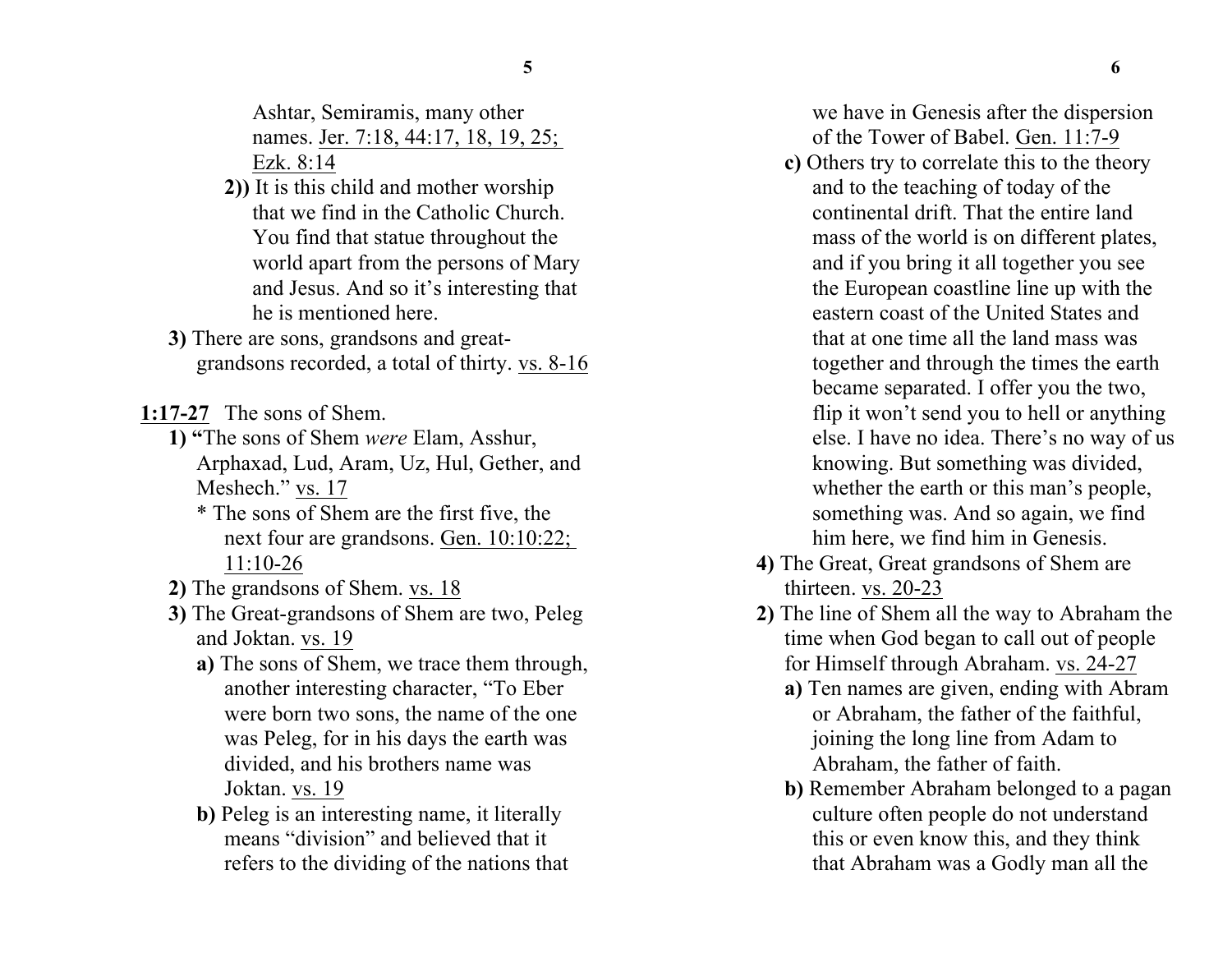time, God called him out in Genesis 12 and Joshua chapter 24 tells us that his parents were idolaters, they worship other gods on the other side.

- **c)** And so Abraham is a key person, the father of faith, he is called a friend of God and God promised that through him the Messiah would come.
- **c)** And so he becomes a very key figure, through the Old Testament as well as the New Testament. Paul uses him very much in the book of Romans to really show the Jews that they are guilty before God, to show that the Gentiles were also included in the Abrahamic covenant, all the nations of the earth will be blessed in you. He is used throughout the New Testament, and so he becomes a very key figure to us. Gen. 12:1-3; 17:5

### **1:28-37 The families of Abrham to Issac.**

- **1:28-31** The families of Ishmael.
	- **1)** "The sons of Abraham *were* Isaac and Ishmael." vs. 28
		- **a)** Ishmael was the son of Hagar the Egyptian bondwoman. Gen. 16
		- **b)** He had twelve sons. Gen. 25:13-15
	- **2)** Ishmael carnal product of the impatience of Abraham and Sarah, so they thought they

would help God and only added to their own hurt and the nation of Israel in the future.

- **2)** The Bible says that everything in the Old Testament was written for our admonition, for our learning that we might have hope,not just for us to redicle or criticize these people. Rom. 15:4
- **3)** Paul uses Ishmael and Isaac as the two covenants to the Galatians, that Ishmael could have no part of the promise, for it was fulfilled in Isaac. The one that was according to the promise of God.
- **1:32-33** The sons of Keturah.
	- **1)** The various sons, "Now the sons born to Keturah, Abraham's concubine, *were* Zimran, Jokshan, Medan, Midian, Ishbak, and Shuah. The sons of Jokshan *were* Sheba and Dedan." vs. 32
		- **\*** The sons that were born unto Keturah, his concubine which he took as his wife after Sarah's death. Gen. 25:1-4
	- **2)** The particular son, "The sons of Midian *were* Ephah, Epher, Hanoch, Abida, and Eldaah. All these were the children of Keturah." vs. 33 \* The list has six sons, seven grandsons.
- **1:34-37** The family of Esau and Israel thought Isaac.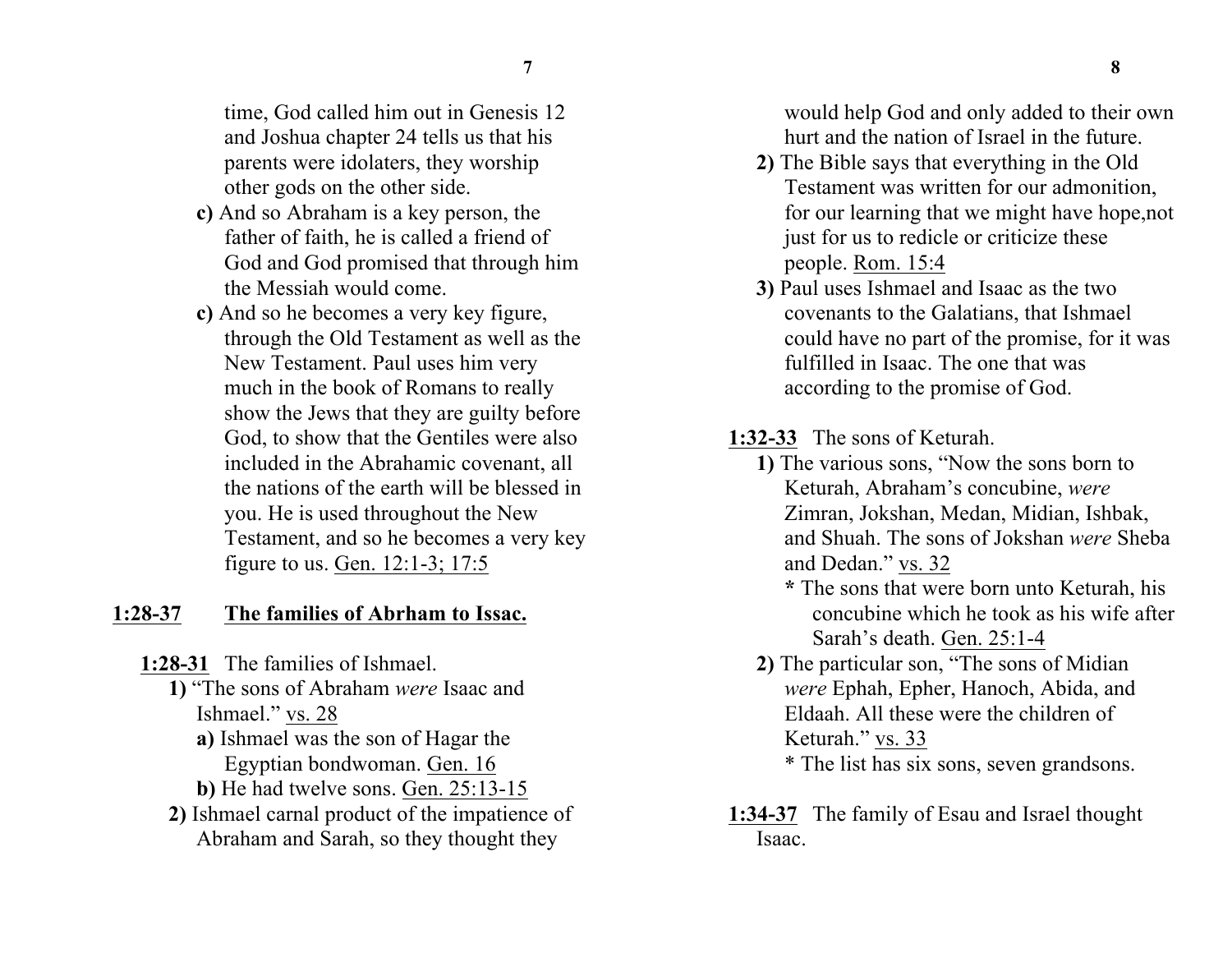- **1)** "And Abraham begot Isaac. The sons of Isaac were Esau and Israel." vs. 34 **\*** Isaac is the son of promise, not Esau.
- **2)** The genaology of Esau, "The sons of Esau *were* Eliphaz, Reuel, Jeush, Jaalam, and Korah. And the sons of Eliphaz *were* Teman, Omar, Zephi, Gatam, *and* Kenaz; and *by* Timna, Amalek. The sons of Reuel *were* Nahath, Zerah, Shammah, and Mizzah." vs. 35-37 **\*** Five sons, ten grandsons.

## **1:38-54 The family of Seir.**

- **1:38-42** The sons of Seir.
	- **1)** "The sons of Seir *were* Lotan, Shobal, Zibeon, Anah, Dishon, Ezer, and Dishan." vs. 38
	- **2)** Seir the Horite. Gen. 36:20
	- **3)** The mountainous region reaching the southward from the Dead Sea to the Gulf of Aqaba, one of the main cities was Petra.
	- **4)** They were driven out by the Edomoites. Deut. 2:12
- **1:43-50** The kings of Edom.
	- **1)** "These are the descendants of Esau, "Now these *were* the kings who reigned in the land of Edom before a king reigned over the children of Israel: Bela the son of Beor, and the name of his city was Dinhabah." vs. 43
- **a)** The Edomites proselutize to the Jewish faith during the Maccabean period.
- **b)** Herod in the time of Christ was an Edomite, the last of them and disappeared from history at the destruction of Jerusalem by Titus, as prophecied by Obediah.
- **2)** The interesting name appears, "And when Bela died, Jobab the son of Zerah of Bozrah reigned in his place." vs. 44
	- **\*** Interesting, Jobab could be a reference to Job, succeeded by a Temanite.
- **3)** The remaining kings. vs. 45-50

# **1:51-54** The chief of Edom.

- **1)** They were the rulers over the land possessed by Edom.
- **2 )** The remaining kings are listed and the summary statement in the last verse, "These were the chiefs of Edom. vs. 54c

# **2:1-4:23 The sons of Israel through tht line of Judah.**

- **2:1-2** The tweve sons of Israel.
	- **1)** "These were the sons of Israel, Reuben, Simeon, Levi, Judah, Issachar, Zebulun, Dan, Joseph, Benjamin, Naphtali, Gad, Asher." vs. 1-2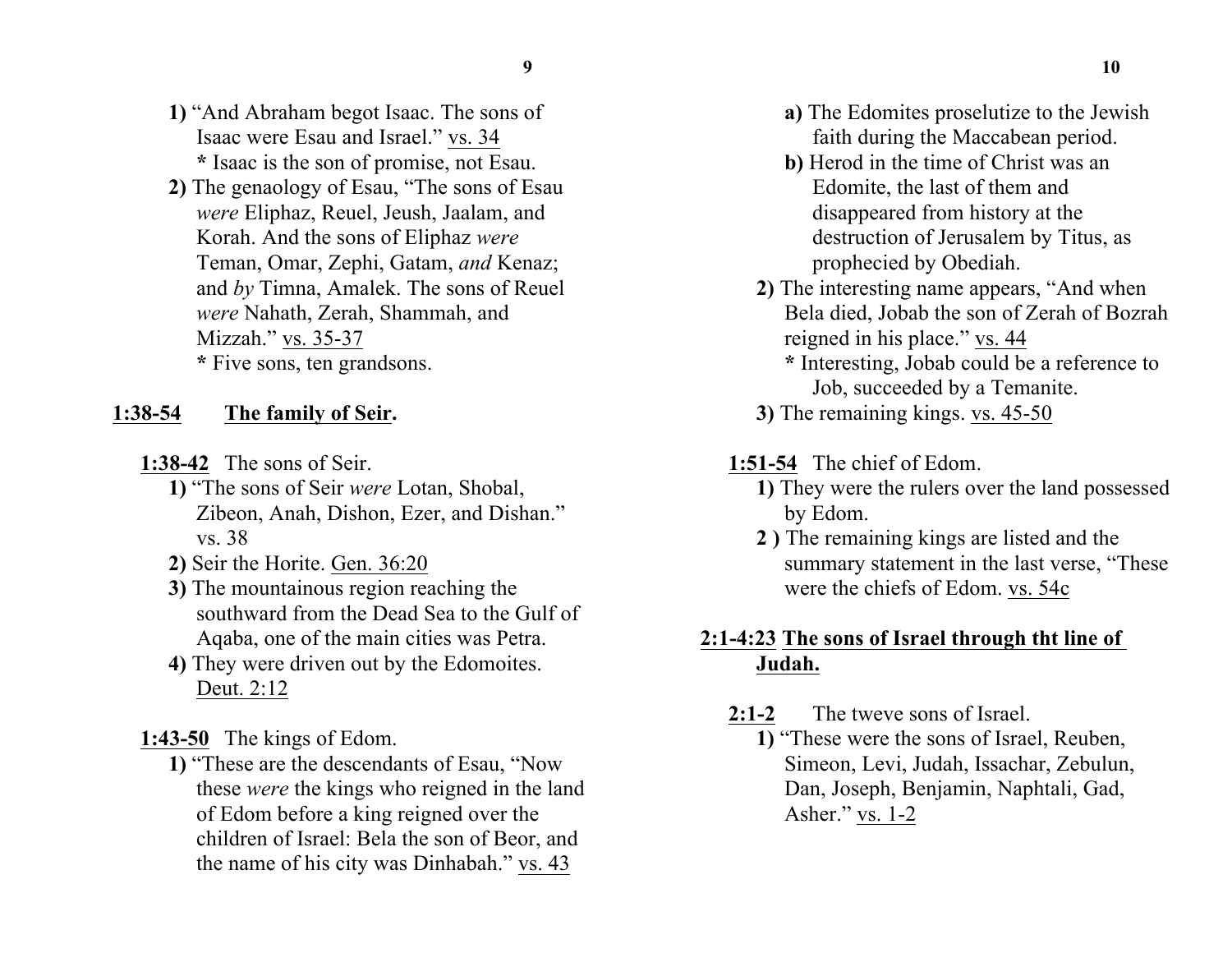- **a)** There are different listings and orders of the twelve tribes of Israel. Gen. 49:3-27; Ex. 1:2-4
- **b)** This is because Israel really had thirteen sons. Because remember that Joseph had two. Reuben's birthright was forfeited because he defiled his father's bed, therefore, it was given to Joseph.
- **c)** Levi was not given and inheritance and therefore the two sons of Joseph, Ephraim and Manasseh, were received by Jacob, as part of the tribes.
- **2:3-4** The sons of Judah.
	- **1)** "The sons of Judah were Er, Onan, Shelah, these were born unto him by the daughter of Shua the Caananite. Er, the firstborn of Judah was wicked in the sight of the Lord and He killed him." vs. 3
		- **a)** Er was wicked before the Lord and Je killed him, Onan did not want to go into his brother's wife to raise up to preserve the name of his brother so he emitted on the ground and it displeased the LORD so God slew him." Gen. 38:6-10
		- **b)** Some try to used this as a prohibition against birth control, being legalist or self-righteous to bring people under their own convictions, but the Bible is silent about it.
- **2)** "And Tamar, his daughter-in-law, bore him Perez and Zerah. All the sons of Judah *were* five." vs. 4
	- **a)** Tamar played the harlot and became pregnant by Judah after his wife's death, "And Tamar, his daughter-in-law, bore him Perez and Zerah. All the sons of Judah *were* five." vs. 4
	- **b)** The cross referances. Gen. 38:5-30; 46:12; Num. 26:19-22
	- **c)** She's found in the genealogy of Jesus Christ. Matt. 1:3
- **2:5-10** The line Judah through Tamar.
	- **1)** Their suceeding line of Judah, "The sons of Perez *were* Hezron and Hamul. The sons of Zerah *were* Zimri, Ethan, Heman, Calcol, and Dara--five of them in all. The son of Carmi *was* Achar, the troubler of Israel, who transgressed in the accursed thing. The son of Ethan *was* Azariah. Also the sons of Hezron who were born to him *were* Jerahmeel, Ram, and Chelubai. Ram begot Amminadab, and Amminadab begot Nahshon, leader of the children of Judah." vs. 5-10
		- **\*** Achar is Achan who took the accursed thing of Jericho and caused the defeat at Ai. vs. 7
	- **2)** The lineage of David. vs. 11-15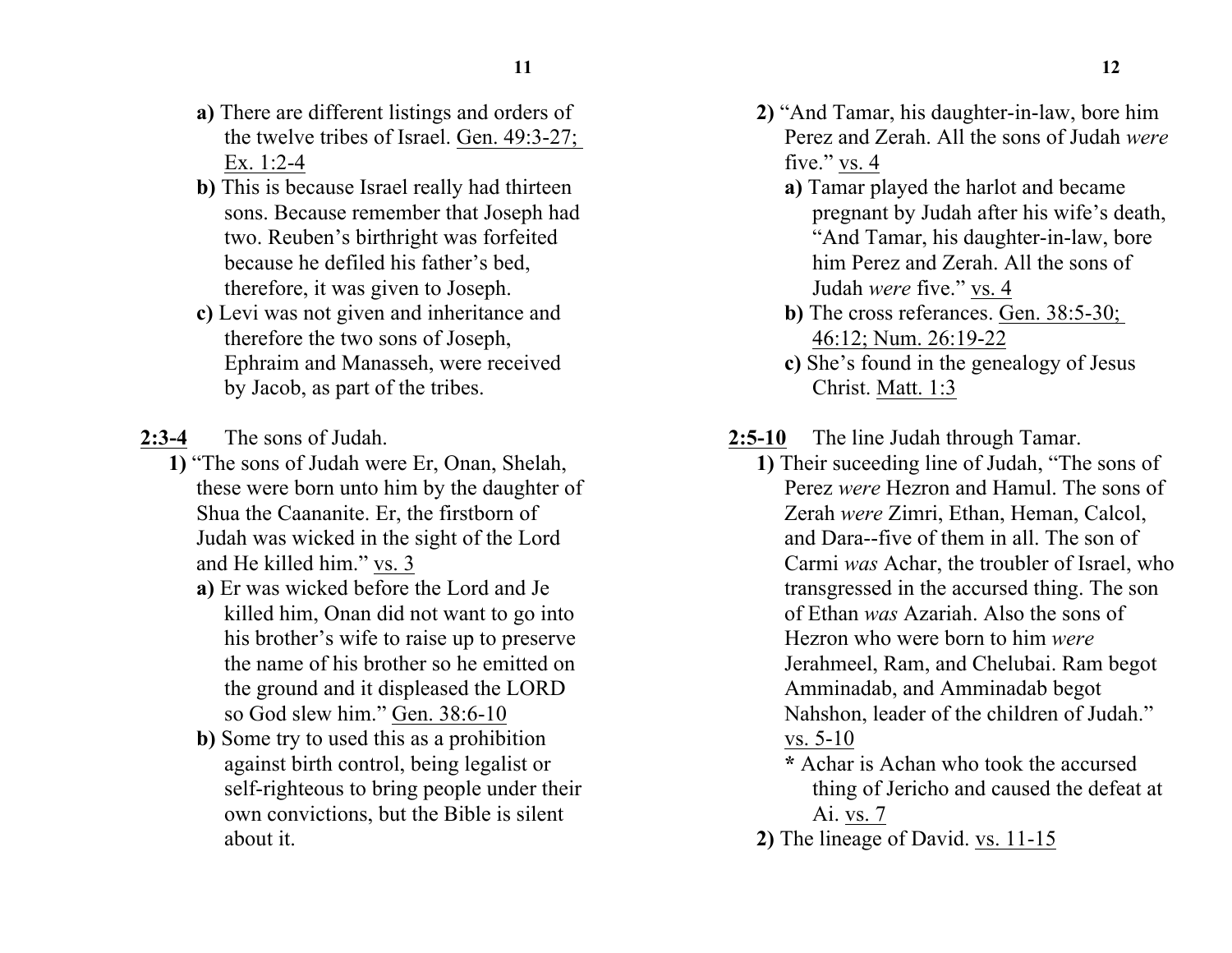- **a)** "Nahshon begot Salma, and Salma begot Boaz and Boaz begot Obed and Obed begot Jesse; Jesse begot Eliab his firstborn, Abinadab the second, Shimea the third, Nethanel the fourth, Raddai the fifth, Ozem the sixth, *and* David the seventh." vs. 11-15
	- \* This is the lineage of the Messiah, tracing it from Adam through Seth through the Godly line to Abraham, down to David.
- **b)** The sisters, "Now their sisters *were* Zeruiah and Abigail. And the sons of Zeruiah *were* Abishai, Joab, and Asahel- three. Abigail bore Amasa; and the father of Amasa *was* Jether the Ishmaelite." vs. 16-17
- **2:18-24** The family of Caleb.
	- **1)** "Caleb the son of Hezron had children by Azubah, *his* wife, and by Jerioth. Now these were her sons: Jesher, Shobab, and Ardon." vs. 18
	- **2)** Remember Caleb and Joshua were the two that gave the good report when they went out to spy out the land and the others came back with an evil report that they could not conquer the land. Num. 13
	- **3)** Caleb and Joshua entered the promised land, and no one else of that rebellious generation.
- **2:25-41** The family of Jerahmeal.
	- **1)** "The son of Jerahmeel, the firstborn of Hezron, were Ram, the firstborn, and Bunah, Oren, Ozem, and Ahijah." vs. 25
		- \* Jerahmeel is not named anywhere else, but his people are. 1Sam. 27:10; 30:29
	- **2)** "Jerahmeel had another wife, whose name was Atarah; she was the mother of Onam." vs. 26
	- **3)** Again the names of all the descendants follow. vs. 27-41
- **2:42-55** The family of Caleb's descendants.
	- **1)** We get the family of Caleb, the descendants of Caleb the brother of Jerahmeel, and he names all of them. vs. 42-54
	- **2)** "And the families of the scribes who dwell at Jabez, where the Tirathites and the Shimeathites and the Suchathites and the Kenites who came from Hammath, the father of the house of Rechab." vs. 55
		- **a)** Who is Rechab? Another key figure, the Rechabites, they were not a people of God, in terms of being of a Hebrew order, but they had been accepted into Israel and when Israel had defiled herself by idols, pagans and abominations, God sent Jeremiah to the Rechabites.
		- **b)** God said, "Go tell them to pour a cup full of wine, pour them out and then tell them to drink." Jeremiah did so. And the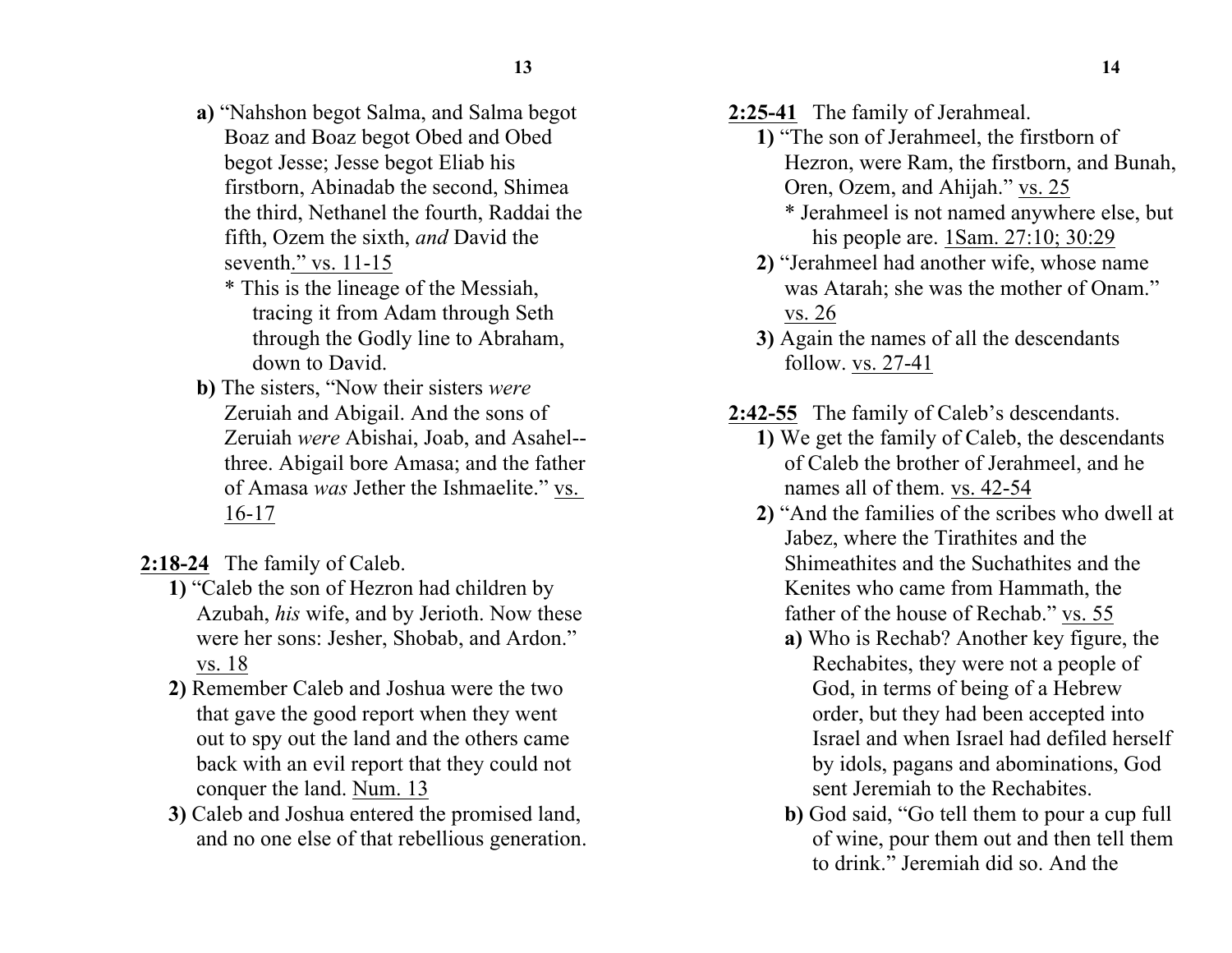Rechabites saw what Jeremiah was doing, Jeremiah says, "drink" he says "not so, we have made a covenant. We will not drink any strong wine, we will not dwell in houses that are built, but in tents, we have made a covenant with God and we will not break it, neither have our fathers and neither will our children." Jer. 35:2-14

- **c)** And God used the Rechabites as an illustration of faithfulness to rebuke Israel. They who were not originally the people of God, were more faithful to the covenant they had made with God, than the people of God. And therefore God promised to them that they would never be lacking one Rechabite, always being in the midst of the people of God.
- **d)** The book of Nehemiah records for us the faithful Rechabite at the dungate, not murmuring, not complaining. But being faithful to God, carrying out all the trash and the stinky rubbish of the city. They are key figures here in Chronicles. Neh. 3:14

## **3:1-9 The Sons of David.**

**1)** The first five sons of David and one daughter, "Now these were the sons of David who were born to him in Hebron. The firstborn was Amnon, by Ahinoam the

Jezreelite, the second Daniel, by Abigail the Carmelite. Remember she was the wife of Nabal, the fool. And the third is Absalom, the son of Maacah, (He's the one who tried to take the kingdom from him, he ended up hanging himself by his glory, his hair.) The daughter of Talmai, king of Geshur; the fourth Adonijah, the son of Haggith, the fifth, Shephatiah, by Abital; the sixth, Ithream, by his wife Eglah." vs. 1-3

- **2)** The summary statement, "*These* six were born to him in Hebron. There he reigned seven years and six months, and in Jerusalem he reigned thirty-three years." vs. 4
	- **a)** David reigned a total of 40 years.
	- **b)** David was a mighty man. A tremendous man, a man that we can learn much from, both on the positive and both on the negative. We must understand that from every man and every woman, we are not only to learn from their strong points, but from their weak points, that we might not come to the very same place.
	- **c)** And I like what God does, you know when He presents His men in the Bible, He dose so with warts and all, not glossing over the failures of man.
	- **d)** We must understand that when we read the Scriptures, we are reading truth, we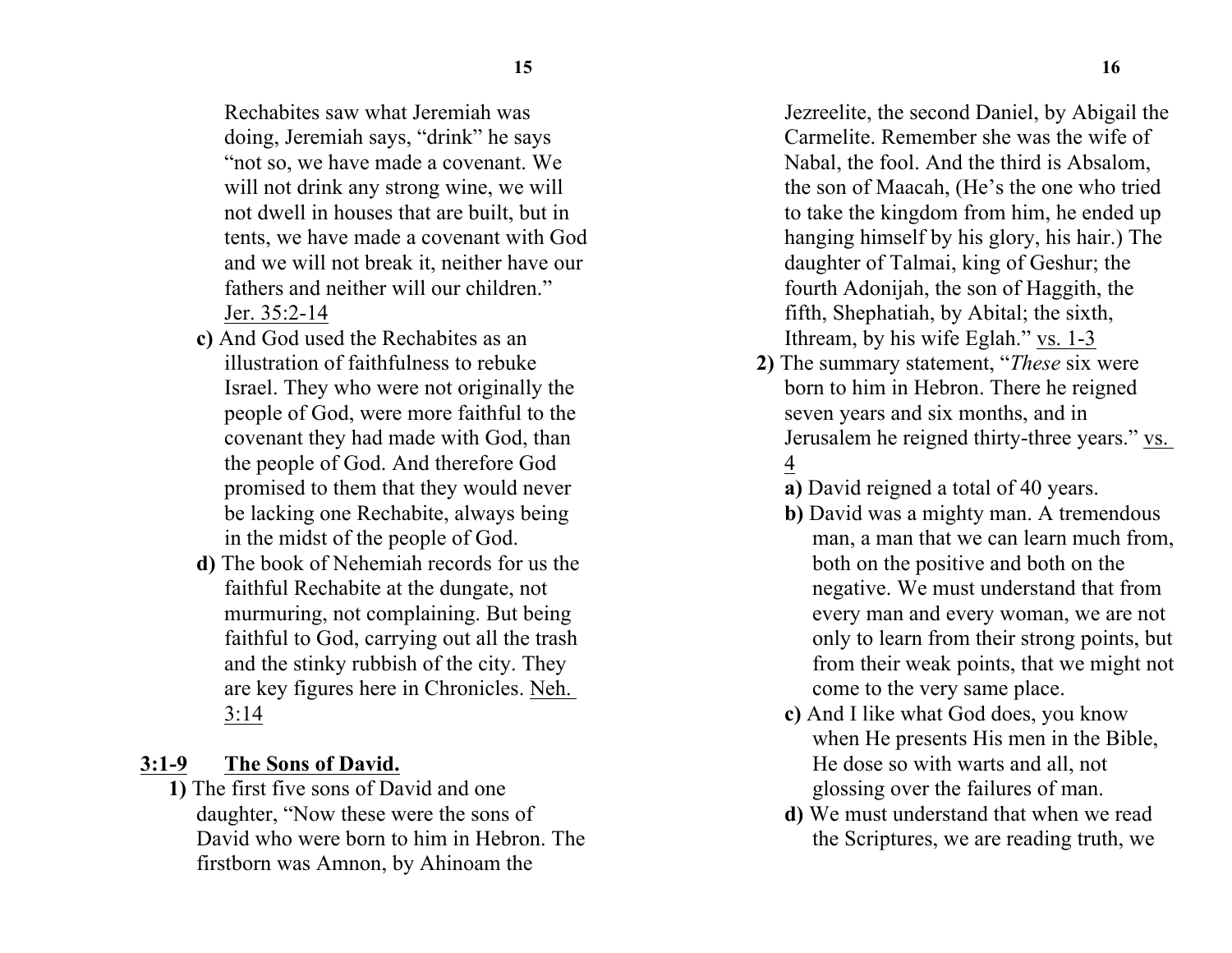are reading the history of real people such as ourselves.

- **3)** "And there were born to him in Jerusalem." vs. 5a
	- **a)** David had many sons by many wives and that was one of his problems. vs. 5b-8
	- **b)** Eleven are mentioned here, but there is a total of nineteen sons.
	- **c)** More are mentioned. 2Sam. 5:14-16
- **4)** The summary statement, "These were all the sons of David besides the sons of the concubines, and Tamar their sister." vs. 9 \* Ten concubines are mentioned. 2Sam. 15:16
- **3:10-24** The line f David through the family of Solomon.
	- **1)** A key figure, "Solomon's sons was Rehoboam". vs. 10a
	- **2)** We're not going to follow this all the way down, but remember when Solomon had died and Rehoboam his son came to the throne and Jeroboam had been in Egypt having fled for his life from Solomon, at his return he and the people came to Rehoboam and asked for tax relief. 1Kings 12
	- **3)** They said, "Listen, your father has hard pressed the people, over taxed them, they are over burdened, we need some relief, give us the relief and we will serve you." He said, "Give me some days, and I will take

counsel, I will come back and give you my answer." He went to the old men, to the wise men, who counseled his father, they said, "Listen, your father did over tax them, they do need a relief, why don't you just take that advice, and you'll be alright."

- **4)** But he denied and refused counsel of the older men and he went to his young counselors. And they said, "Listen, if you give them an inch they will want a mile. Tell them that your father was but a little finger, you will be but a thigh to them." And so, Rehoboam said that and he declared his position, and Jeroboam says, "Well, if that's the case, then every man to his own tent and what do we have to do with the house of David."
- **3)** And from that point on, the kingdom was divided into the Northern and the southern kingdom.
	- **a)** The Northern kingdom, the ten tribes. The Southern kingdom, two tribes. Benjamin and Judah, never to be united till after the Babylonian captivity.
	- **b)** The northern kingdom was the first to go into captivity by Assyria 722 B.C. especially the three tribes that settled on the Trans-Jordan side, because of their idolatry.
	- **c)** So, Rehoboam is a key figure in the line of David through Solomon.